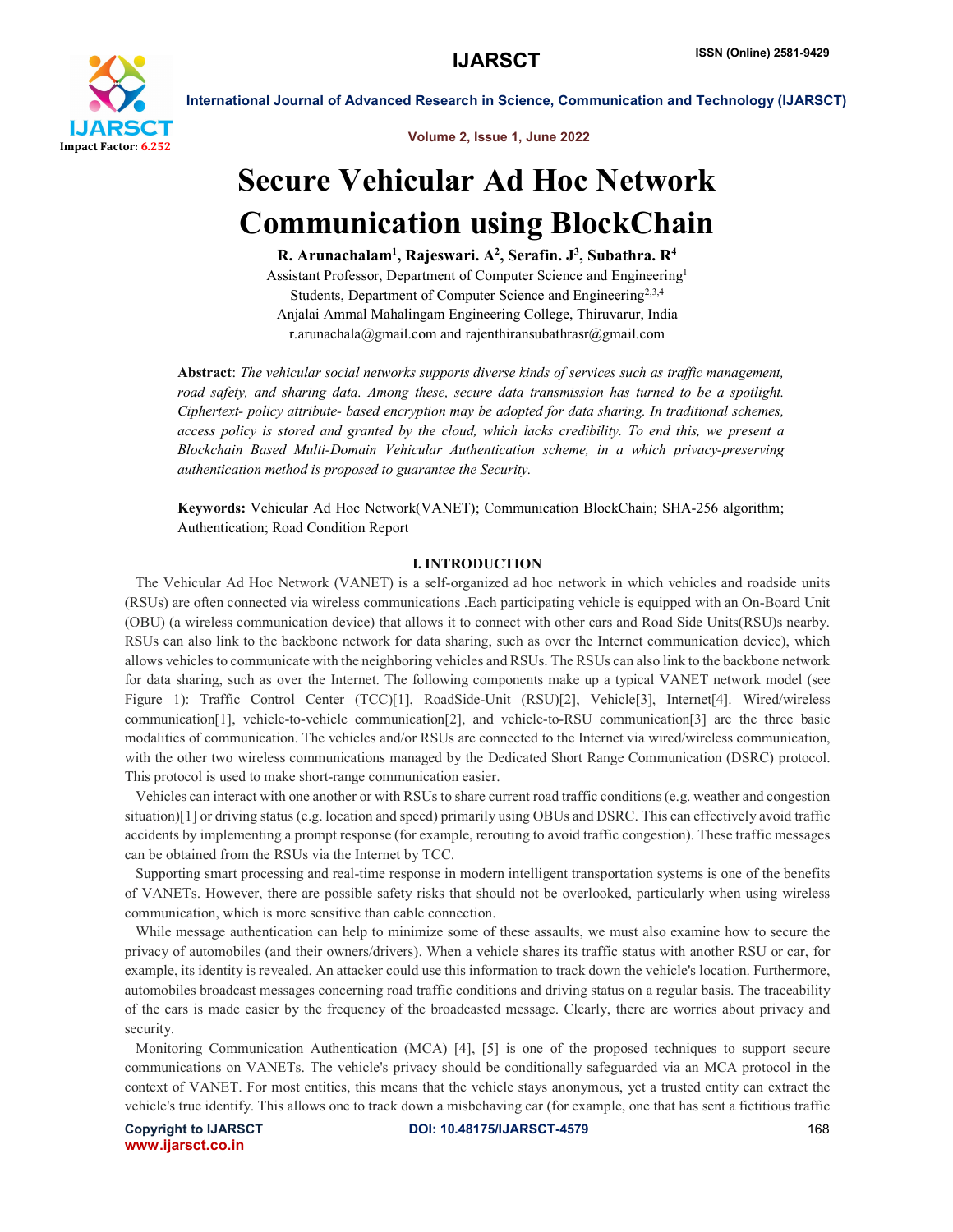

### Volume 2, Issue 1, June 2022

status) and impose the appropriate punishment.

PKI-based [4]–[6] and ID-based [7]–[10] are the two primary categories of existing MCA protocols for VANETs. The latter group avoids the problems that PKI-based protocols have with key/certificate preloading and revocation, and some systems, such as [1], [11], [12], even offer batch verification to boost performance. These ID-based methods, on the other hand, introduce new issues, such as the inability to revoke the vehicle's private key. This problem, as well as others like frequent interactions and the need for concept hardware, are still present in the BlockChain-based MCA protocols that have recently been proposed (e.g. [13], [14]). As a result, we are driven to present a PKI-based BCPPA protocol that addresses for the mentioned concerns.



Figure 1: System Architecture

# A. Vehicle to Vehicle communication (V2V):

Information is transmitted between various vehicles through V2V communication so that they are aware of warnings and critical information such as traffic alerts, avoiding crashes, and so on. Because VANET is a dynamic topology, the infrastructure is unstable, and it can only transmit information if there are vehicles in the vicinity [3].

# B. Vehicle to Road Infrastructure Communication (V2I) :

This type of communication takes place between the vehicles that make up the network and the infrastructure that exists on the roadside. The sensors provide real-time traffic and weather updates, which are mostly carried out through this communication [1].

# C. Vehicle to Broadband cloud (V2B) communication:

V2B communication takes place over broadband connections, which are established by e-SIM in the vehicles [1]. Based on the information saved in the cloud, this communication assists the driver with guidance and traffic updates.

# II. LITERATURE REVIEW

Fengzhong Qu, Zhihui Wu, Fei-Yue Wang- Vehicular ad hoc networks (VANETs) have stimulated interest in both academic and industry settings because, once deployed, they would bring a new driving experience to drivers. However, communicating in an open-access environment makes security and privacy issues a real challenge, which may affect the large-scale deployment of VANETs. Researchers have proposed many solutions to these issues. We start this paper by providing background information of VANETs and classifying security threats that challenge VANETs. After clarifying the requirements that the proposed solutions to security and privacy problems in VANETs should meet, on the one hand, we present the general secure process and point out authentication methods involved in these processes. Detailed survey of these authentication algorithms followed by discussions comes afterward. On the other hand, privacy preserving methods are reviewed, and the trade-off between security and privacy is discussed. Finally, we provide an outlook on how to detect and revoke malicious nodes more efficiently and challenges that have yet been solved.

Thomas M. Kurihara, Justin McNew, John Moring, William Whyte- This standard defines secure message formats and processing for use by Wireless Access in Vehicular Environments (WAVE) devices, including methods to secure WAVE

www.ijarsct.co.in

Copyright to IJARSCT **DOI: 10.48175/IJARSCT-4579** 169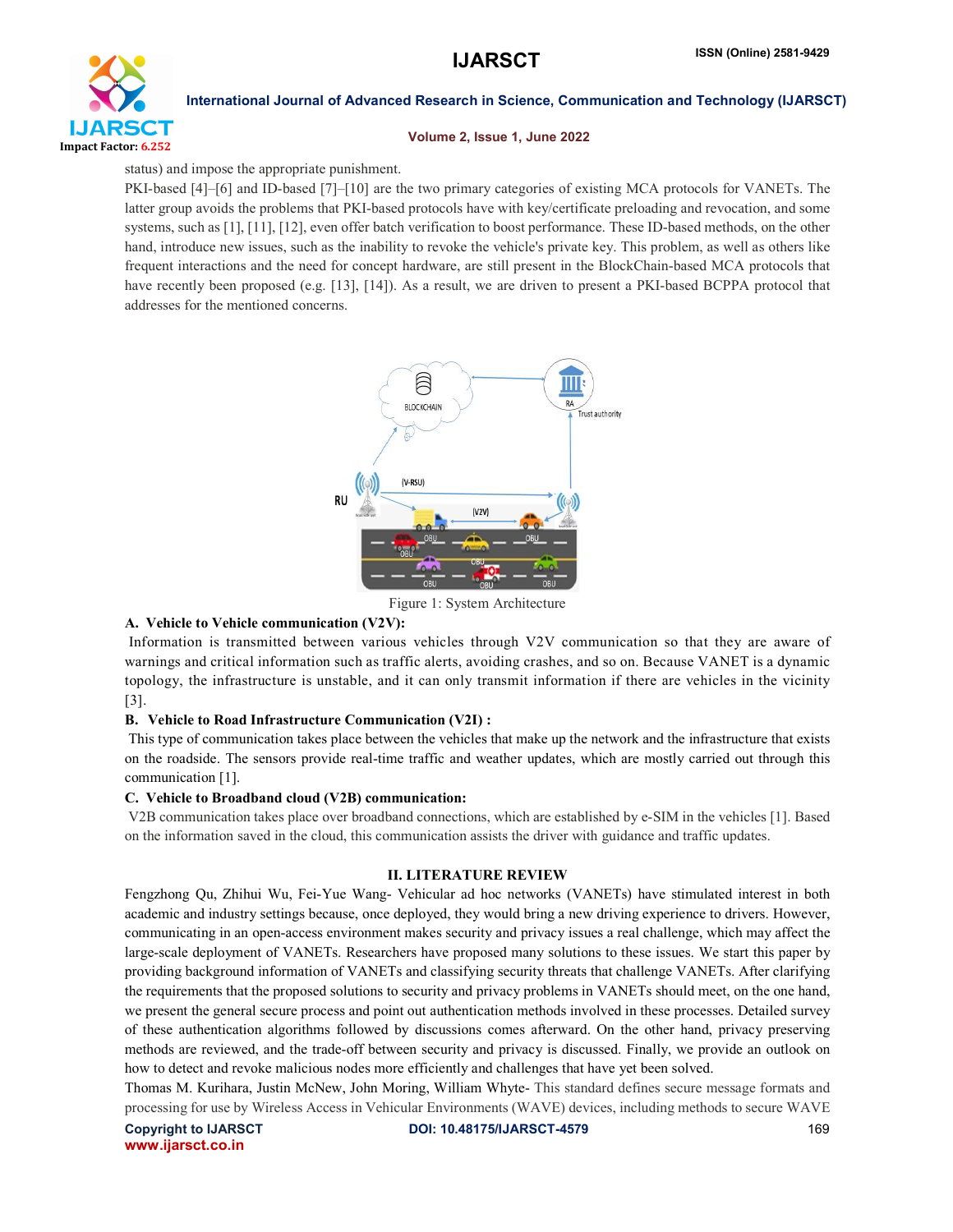

# Volume 2, Issue 1, June 2022

management messages and methods to secure application messages. It also describes administrative functions necessary to support the core security functions. This standard defines secure message formats and processing for use by Wireless Access in Vehicular Environments (WAVE) devices, including methods to secure WAVE management messages and methods to secure application messages. It also describes administrative functions necessary to support the core security functions. The safety-critical nature of many Wireless Access in Vehicular Environments (WAVE) applications makes it vital that services be specified that can be used to protect messages from attacks such as eavesdropping, spoofing, alteration, and replay. Additionally, the fact that the wireless technology will be deployed in communication devices in personal vehicles as well as others portable devices, whose owners have an expectation of privacy.

Yining Liu, Wei Guo, Chun-I Fan, Liang Chang, and Chi Cheng- The real-time electricity consumption data can be used in value-added service such as big data analysis, meanwhile the single user's privacy needs to be protected. How to balance the data utility and the privacy preservation is a vital issue, where the privacy-preserving data aggregation could be a feasible solution. Most of the existing data aggregation schemes rely on a trusted third party (TTP). However, this assumption will have negative impact on reliability, because the system can be easily knocked down by the Denial of Service (DoS) attack. In this paper, a practical privacy-preserving data aggregation scheme is proposed without TTP, in which the users with some extent trust construct a virtual aggregation area to mask the single user's data, and meanwhile, the aggregation result almost has no effect for the data utility in large scale applications. The computation cost and communication overhead are reduced in order to promote the practicability. Moreover, the security analysis and the performance evaluation show that the proposed scheme is robust and efficient.

# III. METHODOLOGY

- 1. Registration module and Contacts details
- 2. VANET
- 3. Accident intimation
- 4. Weather forecast
- 5. MongoDB
- 6. Trace module

# Registration and contact module

The details of all the other users can be viewed by the user.

It is processed by the user module, which obtains all the user's information.

A local host is connected to the web system.

The user fills out personal information in order to register with the web system.

# VANET

Vehicle-to-vehicle and vehicle-to-infrastructure communication are both possible in vehicular ad-hoc networks (VANETs).

A innovative smartphone-integrated driving safety application is modelled here, as well as a traffic signal priority control system, in order to clear the way for the emergency vehicles.

Road Traffic Management Using Data Retrieval in a VANET Environment), a server, and roadside units (RSUs and SA)

# Accident intimation

An accident management system that uses VANET in conjunction with public transportation systems that uses the cellular technology.

The system ensures real-time communication between vehicles, ambulances, hospitals, roadside units, local governments, and cloud servers.

# Weather forecast

Weather forecasting system that uses VANET in conjunction with public transportation systems that use the cellular technology in public transport.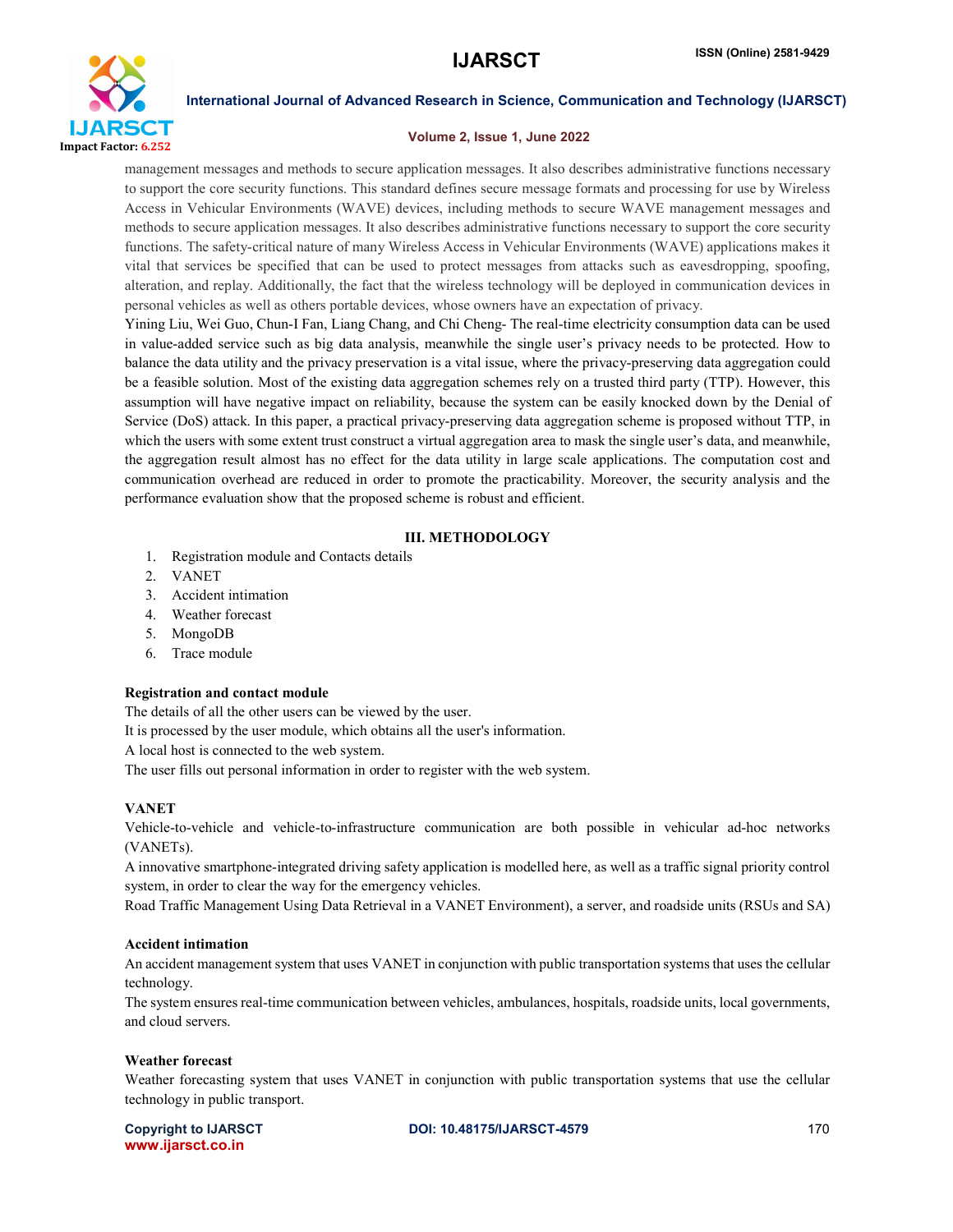

# Volume 2, Issue 1, June 2022

This ensures the possibility of real time communication among vehicles, ambulances, hospitals, road side unit, sub authorities and cloud server.

The weather conditions are communicated to the cars.

# MongoDB

MongoDB is a document database that combines scalability and flexibility with the querying and indexing capabilities that you want.

It is used to display the speed of cars as well as a performance chart.

# Trace module

It's utilised to keep track of a vehicle's exact location.

### Vehicler Registration

In the registration phase, every vehicle Vj gets the authorization (e.g., a secret key) from its administrative subauthority SAi. .i picks a random value ri;j 2R Z\_p , calculates the secret key vskj = (vskj;1; vskj;2; vskj;3) where vskj;1 = sski;1; vskj;2 = gri;j vskj;3 = sski;2 \_ hri;jH2(SAikVjkvskj;1kvskj;2) and gives vskj to Vj securely. Vehicle Vj is able to verify vskj as follows  $\text{e}(v\text{skj};3; g)$  ?= $\text{e}$  h; vskj;1-yH1(SAikvskj;1) vskH2(SAikVjkvskj;1kvskj;2) j;2

# IV. AUTHENTICATION ALGORITHM

The SHA-256 algorithm is a variant of SHA-2 (Secure Hash Algorithm 2), a successor to SHA-1 developed by the National Security Agency in 2001. The SHA-256 hash function is a patented cryptographic hash function that generates a 256-bit result. The underlying principles of extra security modules have been the various breakthroughs witnessed in network security, encryption, and hashing. One of the most extensively used hash algorithms is the secure hash algorithm with a digest size of 256 bits, also known as the SHA 256 algorithm.



Step 1 - Pre-Processing. ...

Step 2 - Initialize Hash Values (h) ...

Step 3 - Initialize Round Constants (k) ...

Step 4 - Chunk Loop. ...

Step 5 - Create Message Schedule (w) ...

Step 6 - Compression.

# V. EXISTING SYSTEM

Bloom filters were used to construct a novel privacy-preserving signature technique for inter-vehicle communication in an existing system. In an automatic dependent surveillance-broadcast system, data authentication and integrity protection has been developed. Routing based on topology or ad hoc VANETs are, in general, infrastructure-free networks, and many routing protocols developed for previous ad-hoc networks, such as MANET, based on various

www.ijarsct.co.in

Copyright to IJARSCT **DOI: 10.48175/IJARSCT-4579** 171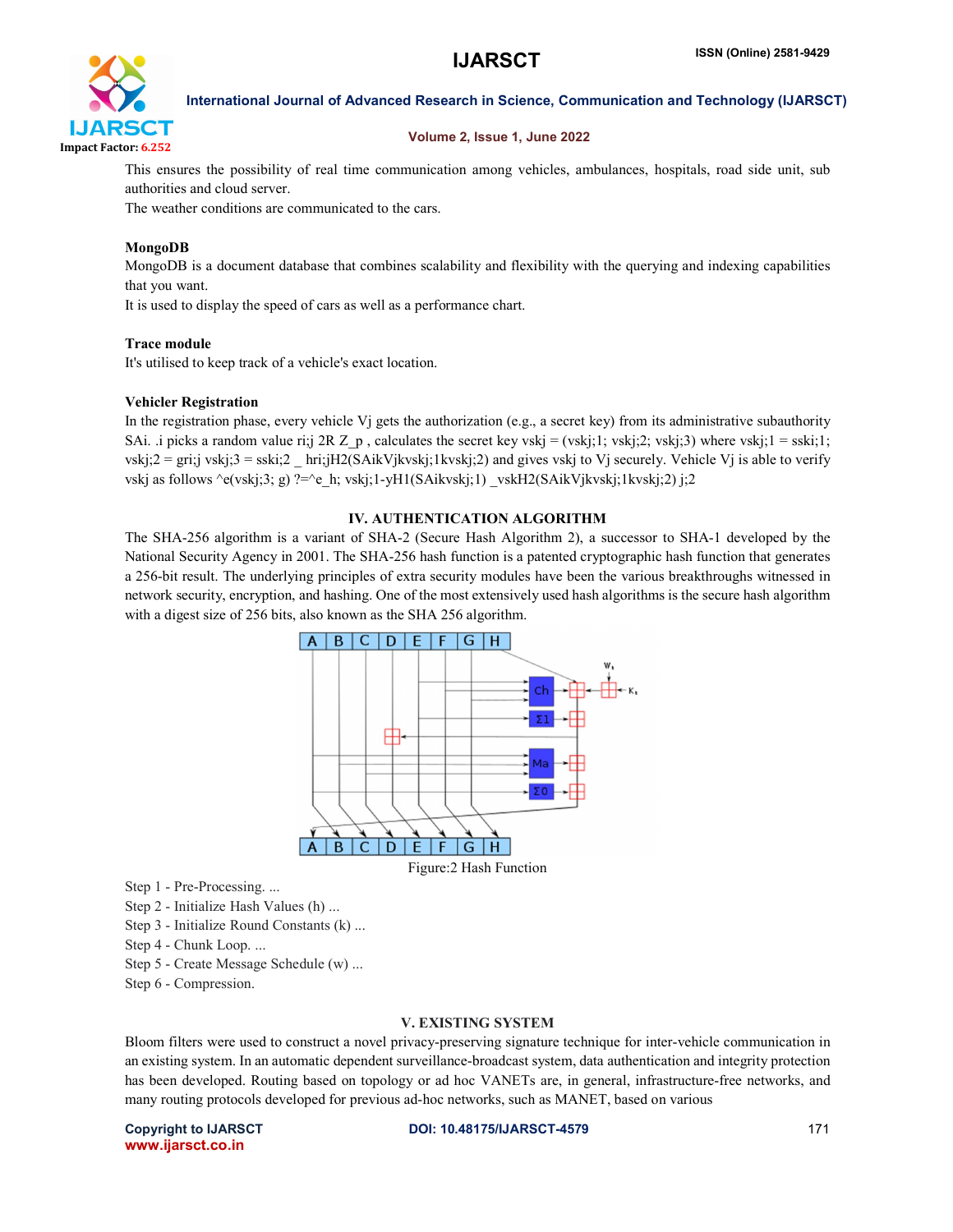

Volume 2, Issue 1, June 2022

network topologies, can be used to VANETs with few adjustments. Proactive, reactive, and hybrid topology-driven protocols are divided into three types. A number of such protocols have been created to meet the requirements of the VANET environment. In a proactive protocol, nodes update their routing tables on a regular basis with information about new routes in the network. By sending periodic HELLO packets, this informant information is distributed to all nodes. However, this method entails a significant amount of control overhead. This limits the utilisation of scarce wireless resources like available bandwidth. Available bandwidth is an example of a resource. Reactive approaches, such as AODV, DSR, and BRP nodes, on the other hand, will only deliver control data when it is required. This cuts down on the costs of setting up the link and speeds up the distribution of the real data. However, this solution still imposes excessive resource overheads, such as route maintenance for used/unused routes. Due to VANET's strict network design, these useless paths are generated and broken. Overheads in reactive protocols are related with determining the best path to convey data. The path-finding procedure is started by sending a message known as a Route Request Message (RREQ).



### Fig 3 Routing Types in VANET

Routing based on location. Location or Position Based Routing protocols are another type of protocol that has piqued the interest of researchers. To help disperse the information, this system of protocols obtains information about the geographic location of vehicles from many sources such as maps, the Global Positioning System (GPRS), or even remnants of traffic models. Several studies have examined the performance of well-known topology-based protocols like AODV and DSR in conjunction with the Position Based algorithm, and the findings have demonstrated that the Position Based algorithm outperforms the basic topological approach. Position-based protocols, unlike topology-based protocols, do not require route maintenance and can be constructed whenever the need arises. This relieves undue demand on bandwidth, which is already scarce in the VANET environment. Greedy Perimeter Stateless Routing (GPSR) is an example of a locationbased protocol that does a search for the closest neighbour. Each node is aware of its own location as well as that of its immediate neighbours. GPSR is well suited for dynamic topological networks because it has this special information for the primary node. In the event where there is no nearby Neighbour, GPSR uses perimeter mode with face routing to maximise the search for the desired destination. In a highway context, a performance comparison of GPSR and DSR has been presented. When GPSR is used, it has been demonstrated that route delay is reduced.

### Drawbacks

External sources for destination location Delay Increasing the network congestion Flooding in route discovery initial phase

### VI. PROPOSED SYSTEM

In this project, privacy preserving authentication implemented based on SHA-256 algorithm. Different types of feature implemented based on different kind of features as root authority (RA), many sub-authorities (SAs), many roadside units (RSUs), a cloud server, and many vehicles. SHA-256 algorithm trained based on these features. And MCA protocol is used to monitoring the road vehicles.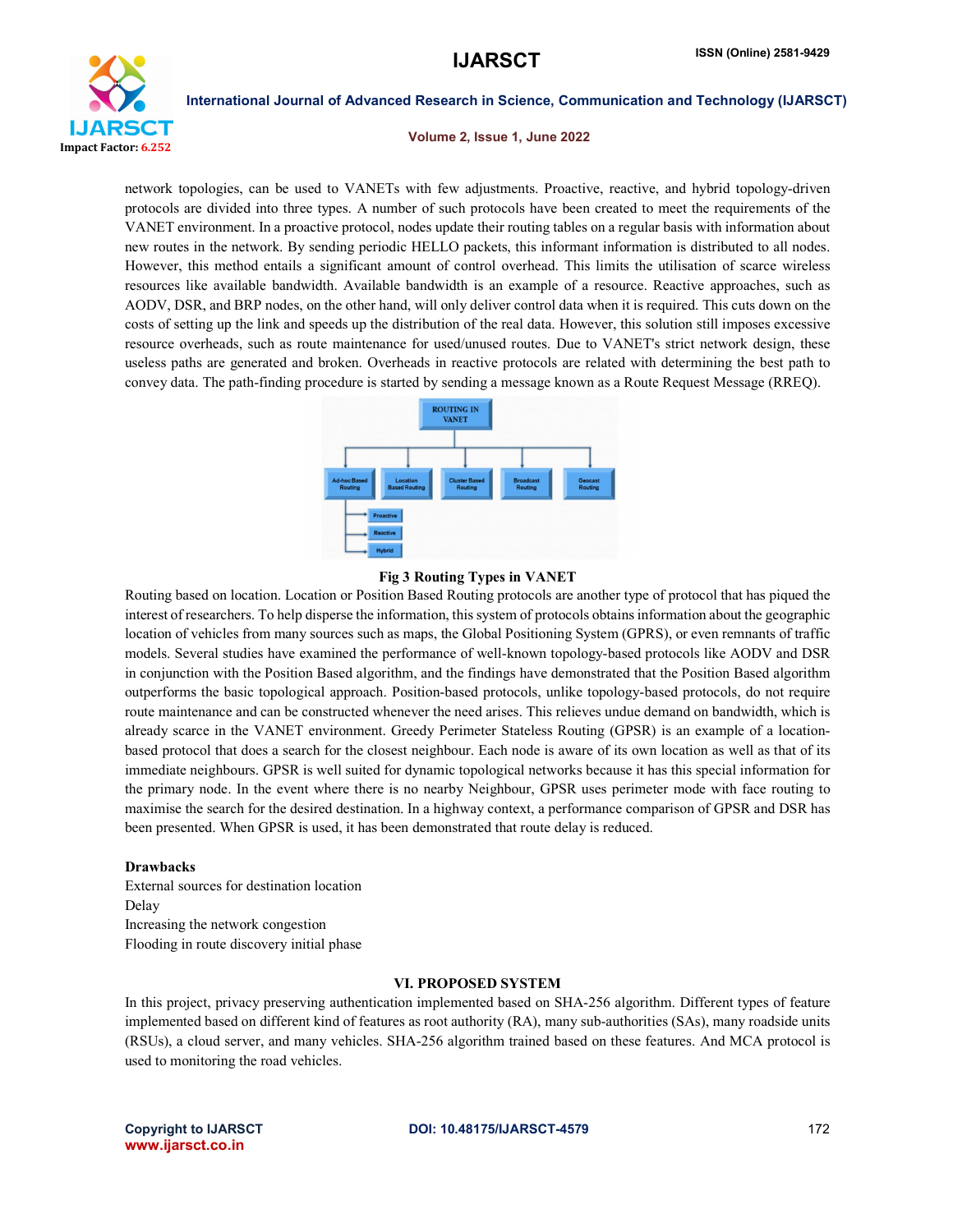

# Volume 2, Issue 1, June 2022

### Advantages:

- Public safety
- Traffic management
- Traffic coordination and assistance
- Traveller information support
- Comfort

# VII. SOFTWARE APPLICATION

XAMPP is an excellent local development environment, but it is not intended for production use. We want to make it as simple as possible to host PHP applications written with XAMPP.

NetBeans IDE is a free and open source integrated development environment (IDE) for developing applications for Windows, Mac OS X, Linux, and Solaris. The IDE streamlines the development of Java and HTML5-based web, corporate, desktop, and mobile applications.

CONNECT XAMPP AND NETBEANS-You'll need to download MySQL Connector/J to connect to the Xampp server using the Java programming language and the Netbeans IDE (integrated development environment). Then unzip the connector file and import the jar file into the project libraries. Make sure Apache and MySQL are running in the Xampp.



Figure 4: Install the Xampp application and run the administrator



Figure 5: Start the project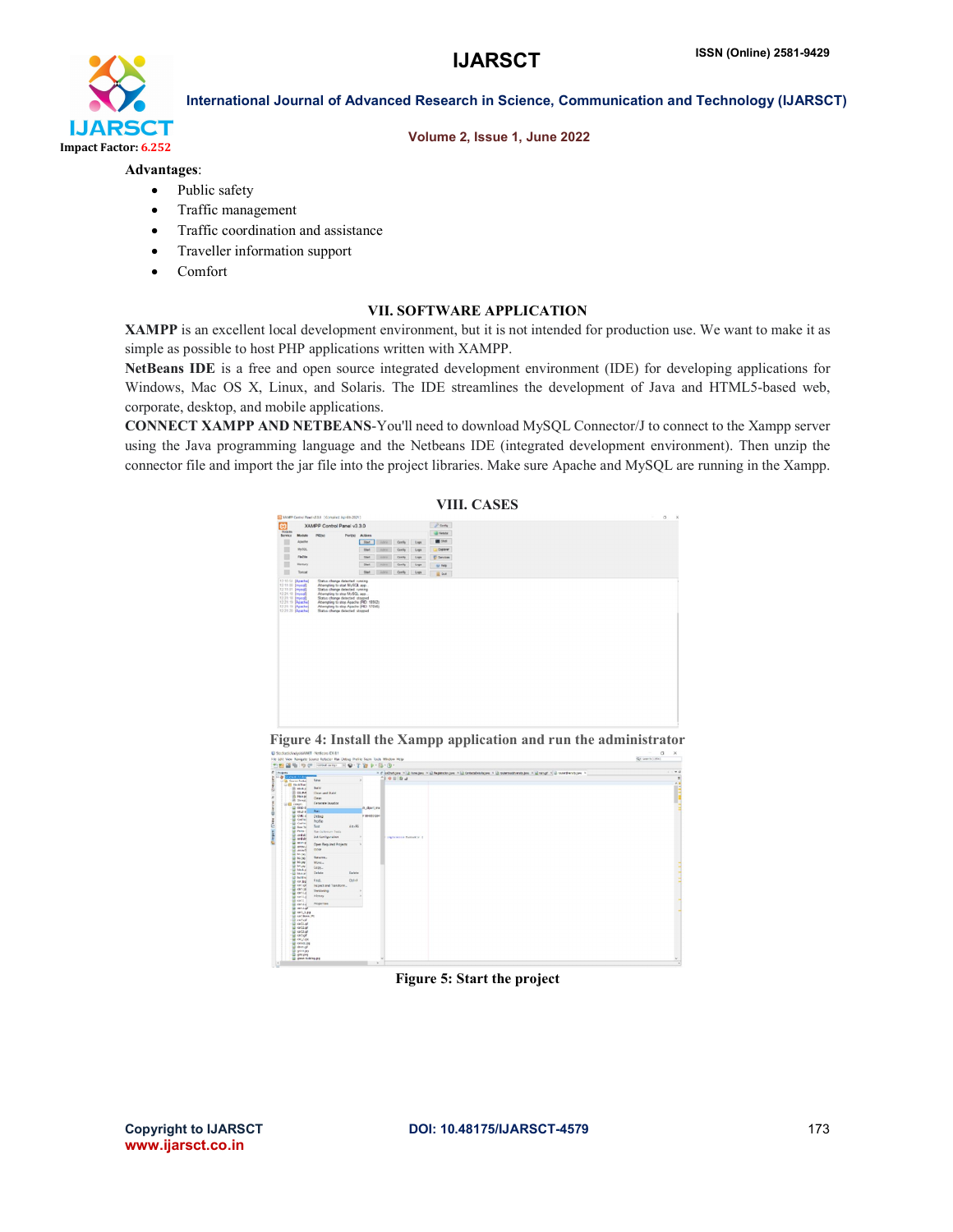



Figure 6: The above figure representing Vehicle Registration process



Figure 7: Above figure representing the contact details and to authenticate the vehicle number and phone number.



Figure 8: VANET Demonstration



Figure 9 : Accident Intimation

www.ijarsct.co.in

Copyright to IJARSCT **DOI: 10.48175/IJARSCT-4579** 174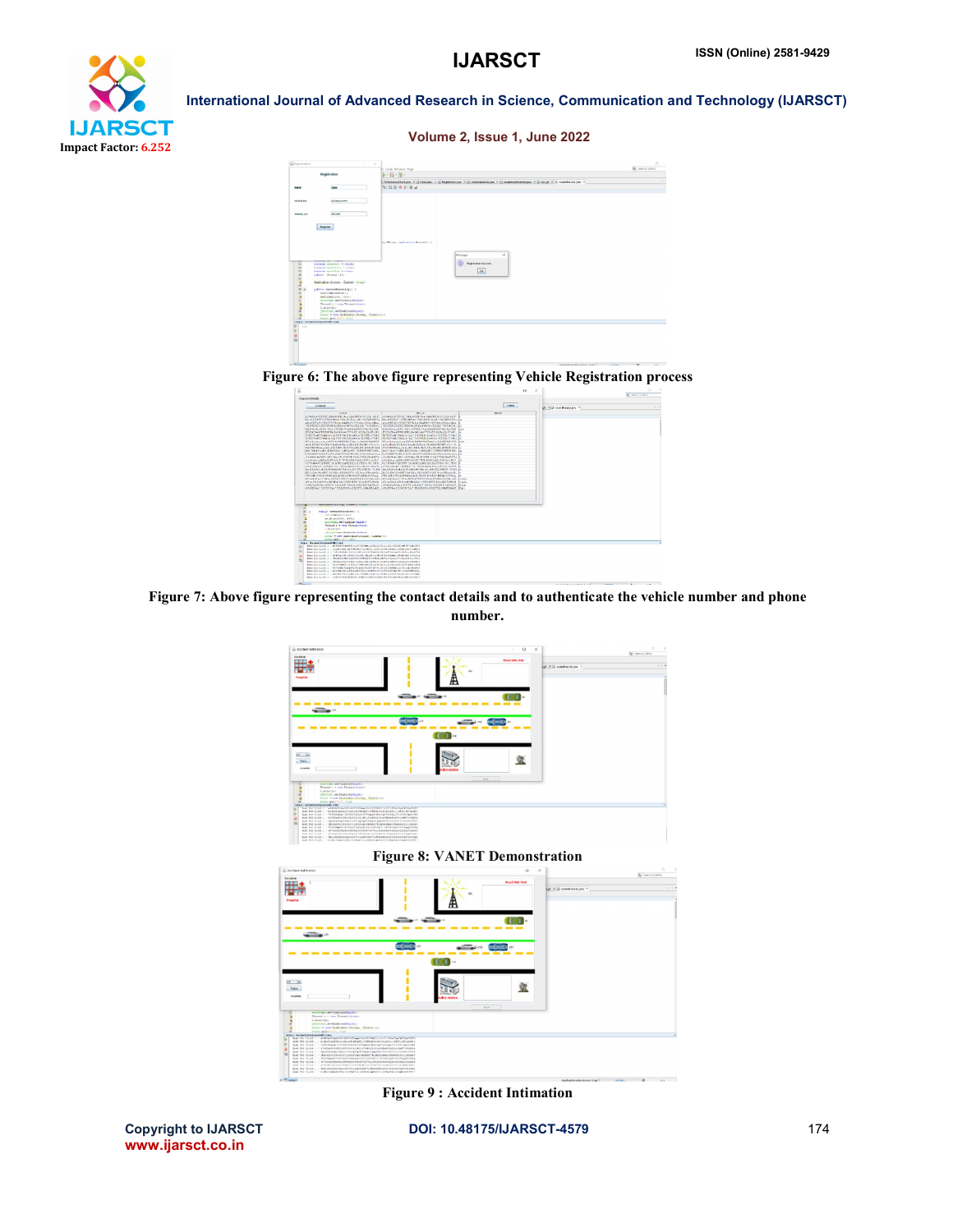



Figure 11: Road condition



Figure 12: To check the speed of the vehicle

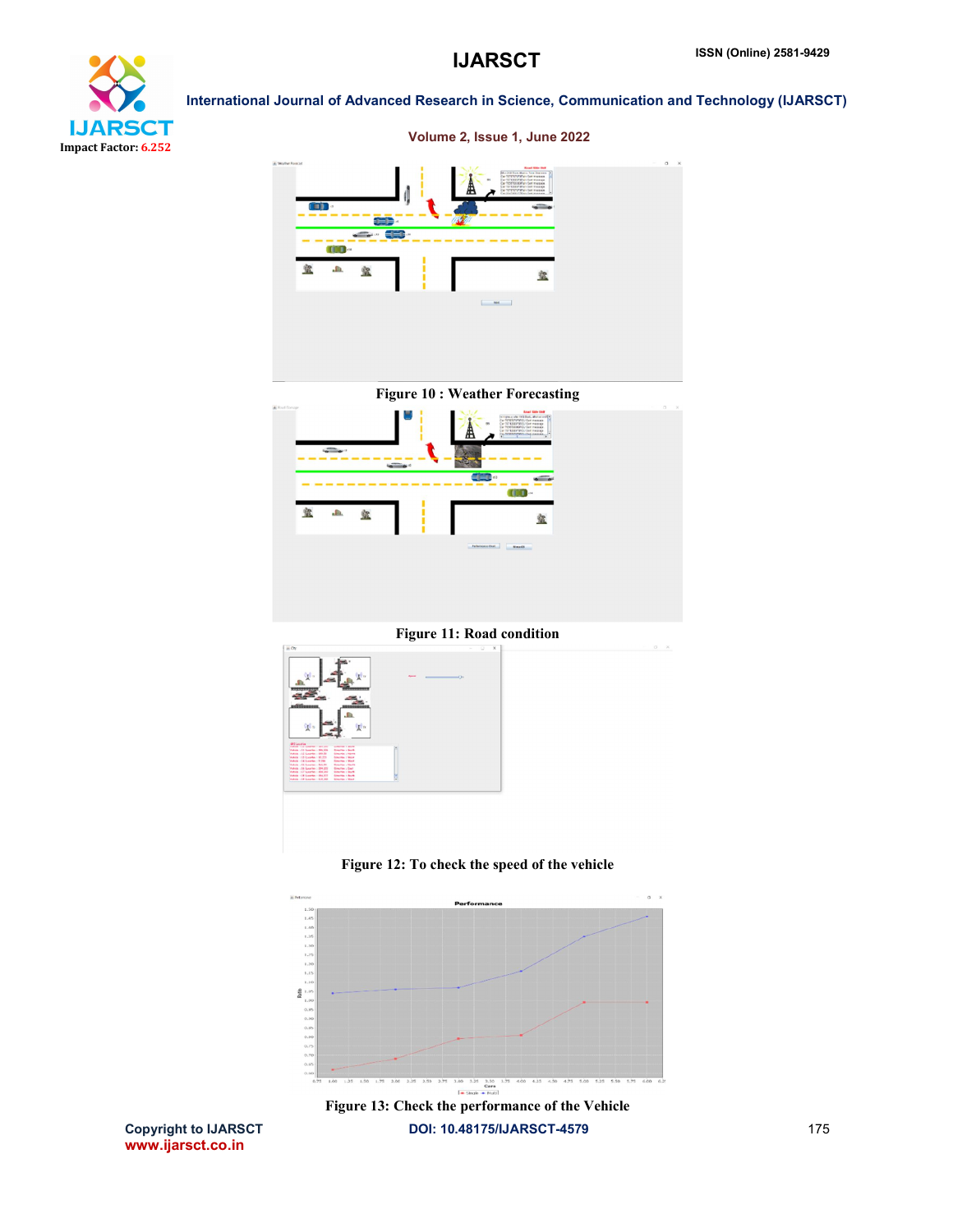

### Volume 2, Issue 1, June 2022

# IX. CONCLUSION

In this project, we have proposed a Secure and Verifiable data sharing scheme, which is based on both Cipher text-policy attribute- based Encyption and Blockchain. In our scheme, we have developed a Cipher text -policy attribute- based encyption to realize one-to-many data sharing. Meanwhile, We have also developed a Blockchain to record the access policy of the data. We have designed a policy hiding scheme to hide the sensitive information included in the access policy.

### **REFERENCES**

- [1]. L. Zhang, C. Hu, Q. Wu, J. Domingo-Ferrer, and B. Qin, "Privacy-preserving vehicular communication authentication with hierarchical aggregation and fast response," IEEE Transactions on Computers, vol. 65, no. 8, pp. 2562–2574, Aug. 2016.
- [2]. Q. Wu, J. Domingo-Ferrer, and U. Gonzalez-Nicolas, "Balanced trustworthiness, safety, and privacy in vehicleto-vehicle communications," IEEE Transactions on Vehicular Technology, vol. 59, no. 2,pp. 559–573, Feb 2010.
- [3]. F. Qu, Z. Wu, F. Y. Wang, and W. Cho, "A security and privacy review of vanets," IEEE Transactions on Intelligent Transportation Systems, vol. 16, no. 6, pp. 2985–2996, Dec 2015.
- [4]. "IEEE Standard for Wireless Access in Vehicular Environments Security Services for Applications and Management Messages,"IEEE Std 1609.2-2016 (Revision of IEEE Std 1609.2-2013), pp. 1–240,March 2016.
- [5]. L. Zhang, Q. Wu, J. Domingo-Ferrer, B. Qin, and C. Hu, "Distributed aggregate privacy-preserving authentication in vanets," IEEE Transactions on Intelligent Transportation Systems, vol. 18, no. 3, pp. 516– 526, March 2017.
- [6]. L. Chen, S. L. Ng, and G. Wang, "Threshold anonymous announcement in vanets," IEEE Journal on Selected Areas in Communications, vol. 29, no. 3, pp. 605–615, March 2011.
- [7]. Y. Liu, J. Ling, Q. Wu, and B. Qin, "Scalable privacy-enhanced traffic monitoring in vehicular ad hoc networks," Soft Computing, vol. 20, no. 8, pp. 3335–3346, Aug 2016.
- [8]. R. Yu, Y. Zhang, S. Gjessing, W. Xia, and K. Yang, "Toward cloud based vehicular networks with efficient resource management,"IEEE Network, vol. 27, no. 5, pp. 48–55, September 2013.
- [9]. J. A. Guerrero-ibanez, S. Zeadally, and J. Contreras-Castillo, "Integration challenges of intelligent transportation systems with connected vehicle, cloud computing, and internet of things technologies," IEEE Wireless Communications, vol. 22, no. 6, pp. 122–128, December 2015.
- [10]. M. Armbrust, A. Fox, R. Griffith, A. D. Joseph, R. Katz, A. Konwinski, G. Lee, D. Patterson, A. Rabkin, I. Stoica, and M. Zaharia,"A view of cloud computing," Commun. ACM, vol. 53, no. 4, pp.50–58, Apr. 2010.
- [11]. C. Gentry, "Fully homomorphic encryption using ideal lattices,"in Proceedings of the Forty-first Annual ACM Symposium on Theory of Computing, ser. STOC'09. New York, NY, USA: ACM, 2009, pp. 169–178.
- [12]. Q. Wu, B. Qin, L. Zhang, J. Domingo-Ferrer, O. Farras, and ` J. A. Manjon, "Contributory broadcast encryption with efficient <sup>*e*</sup>ncryption and short ciphertexts," IEEE Transactions on Computers, vol. 65, no. 2, pp. 466–479, Feb 2016.
- [13]. L. Guo, M. Dong, K. Ota, Q. Li, T. Ye, J. Wu, and J. Li, "A secure mechanism for big data collection in large scale internet of vehicle," IEEE Internet of Things Journal, vol. 4, no. 2, pp. 601–610, April 2017.
- [14]. V. Sucasas, G. Mantas, F. B. Saghezchi, A. Radwan, and J. Rodriguez, "An autonomous privacy-preserving authentication scheme for intelligent transportation systems," Computers & Security, vol. 60, pp. 193–205, 2016.
- [15]. A. Malhi and S. Batra, "Privacy-preserving authentication framework using bloom filter for secure vehicular communications,"International Journal of Information Security, vol. 15, no. 4, pp. 433–453, Aug 2016.
- [16]. Y. Liu, W. Guo, C.-I. Fan, L. Chang, and C. Cheng, "A practical privacy-preserving data aggregation (3pda) scheme for smart grid," IEEE Transactions on Industrial Informatics, pp. 1–1, 2018.
- [17]. D. Song, E. Shi, I. Fischer, and U. Shankar, "Cloud data protection for the masses," IEEE Computer, vol. 45, no. 1, pp. 39–45, Jan 2012.
- [18]. B. Wang, H. Li, X. Liu, F. Li, and X. Li, "Efficient public verification on the integrity of multi-owner data in